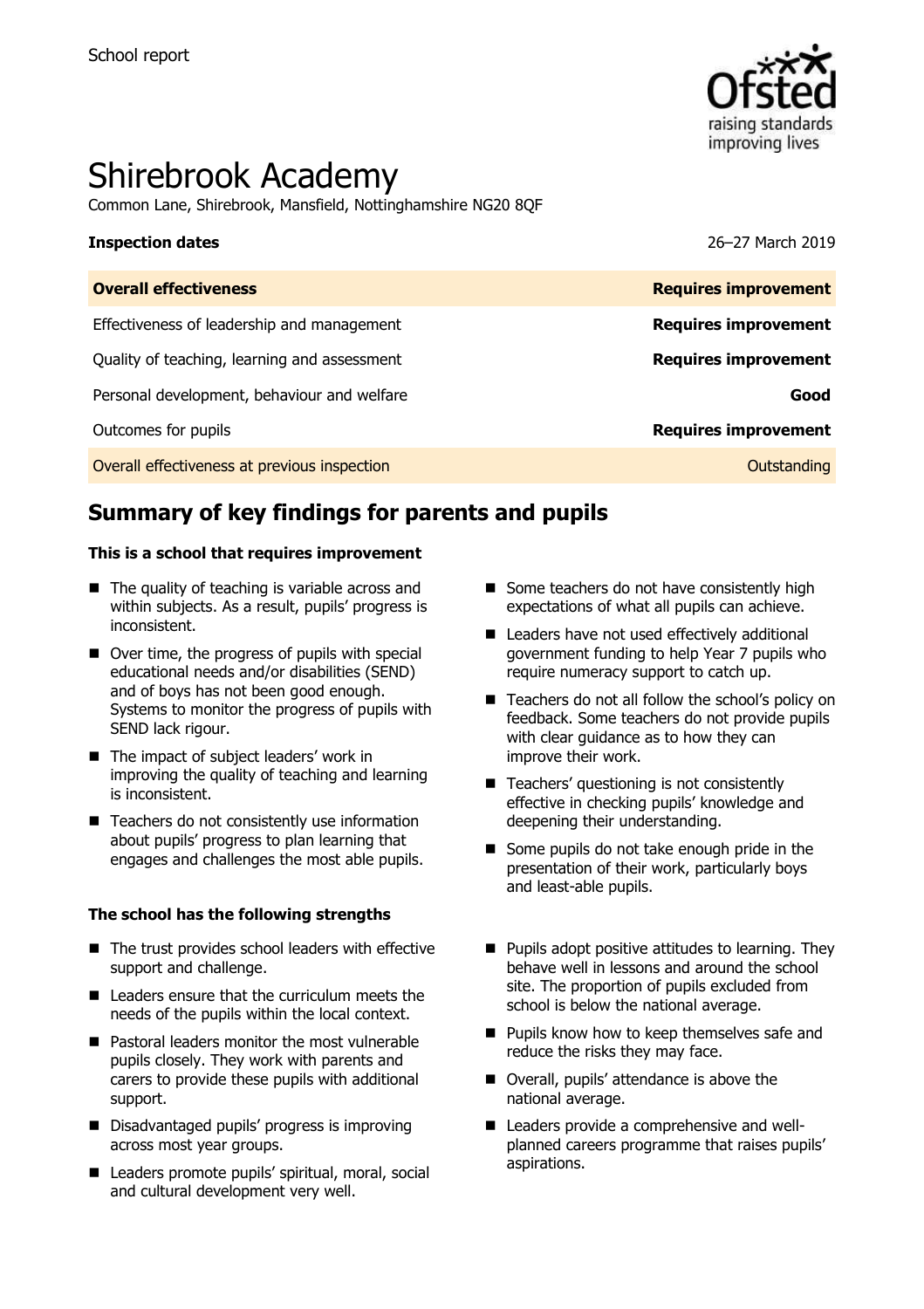

# **Full report**

### **What does the school need to do to improve further?**

- Improve the effectiveness of leadership and management by ensuring that:
	- the school's systems for assessing and monitoring the progress of pupils with SEND are much sharper so that the information informs future decisions for these pupils
	- leaders' plans bring about the necessary improvements in the progress of key pupil groups, particularly pupils with SEND and boys
	- leaders monitor and record the impact of their use of additional funding closely to improve the mathematical skills of those pupils who are eligible to receive the Year 7 catch-up funding
	- all subject leaders continue to develop their skills in monitoring and improving the quality of teaching and learning within their areas of responsibility.
- Improve the quality of teaching so that all pupils, particularly those with SEND and boys, make strong progress by ensuring that all teachers:
	- have consistently high expectations of what all pupils can achieve
	- use accurate and realistic assessment information to set pupils work that provides sufficient and appropriate challenge, including those pupils who are most able
	- use questioning consistently well to check pupils' knowledge and understanding so that their learning is secure
	- provide closer support to pupils with SEND so that they can catch up with other pupils
	- make consistent use of the school's system for providing pupils with feedback so that pupils know how to improve their work
	- insist that all work is well presented, particularly from boys and least-able pupils.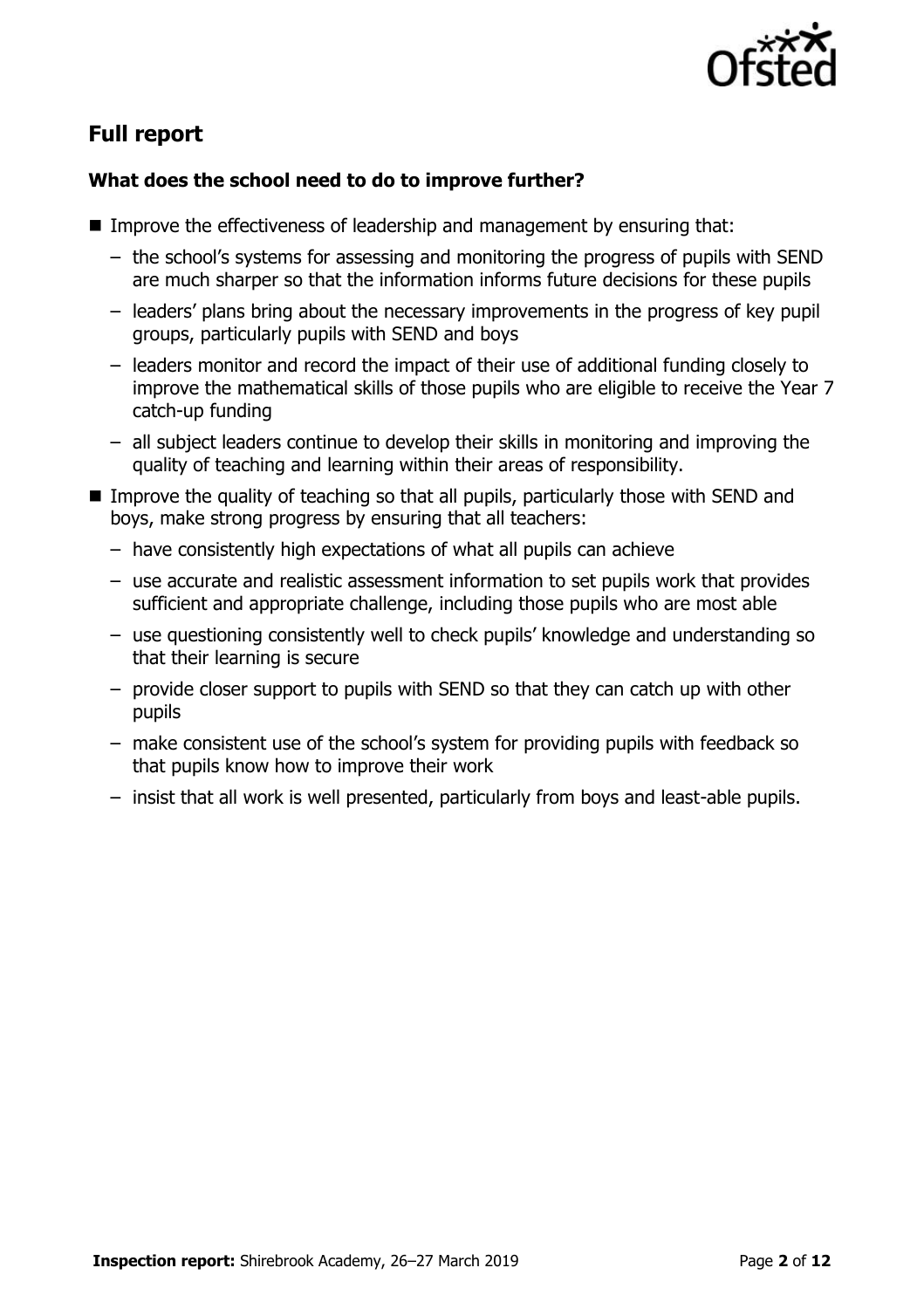

## **Inspection judgements**

#### **Effectiveness of leadership and management Requires improvement**

- **Following the previous inspection, the standards of education across most areas of the** school began to deteriorate. In May 2017, the school joined the Aston Community Education Trust. Through appropriate challenge and support from trust leaders, these standards have notably improved.
- Leaders' systems to monitor, review and evaluate the quality of teaching and learning are more rigorous than those used previously. With clear lines of accountability, more teachers meet the 'Shirebrook standard', outlining leaders' expectations of the quality of teachers' practice. Teachers' morale is high. However, the quality of teaching remains too variable to secure consistently good outcomes, including for current pupils.
- Subject leaders play a key role in improving the quality of teaching and learning in their areas of responsibility. However, some of these subject leaders are not yet consistently effective in their roles.
- Leaders accurately identify pupils with SEND who require additional support. They provide teachers with detailed information about these pupils' needs. However, leaders do not evaluate effectively the impact that the additional support for these pupils has on their progress so that they can modify and improve their approaches.
- Leaders do not ensure that additional funding to help pupils in Year 7 who have fallen behind with their literacy or numeracy skills is used to good effect. Strategies to improve the literacy of these pupils are having some impact. However, leaders did not provide inspectors with any information as to the impact of their use of this funding to support these pupils to become secure in their mathematical skills.
- Staff at all levels value the quality of the training that they receive. Teachers also appreciate more opportunities to share their experiences and ideas with others. However, the training has not yet been effective in removing the inconsistent quality of teaching practice in some subject areas.
- With close support from the trust, school leaders' plans for improvement are focused precisely on securing sustained improvements. While many of their strategies have been introduced relatively recently, they are beginning to have a positive impact on the quality of teaching and, as a result, pupils' outcomes.
- Leaders' previous overemphasis on pupils' attainment, rather than their progress, created a misleading picture about pupils' outcomes, particularly for those with SEND. Leaders now focus more precisely on assessing pupils' progress. This helps to ensure that they are more accurately informed when planning future improvements.
- Leaders have raised the profile of disadvantaged pupils. Staff are aware of the priority to improve these pupils' outcomes. Leaders have introduced a range of focused strategies to support them. While many of these strategies are still relatively new, the progress of these pupils is beginning to improve.
- Leaders monitor the attendance, behaviour and well-being of pupils closely. The recently formed 'student welfare team' works particularly with pupils who are more vulnerable. This team provides these pupils and their families with effective additional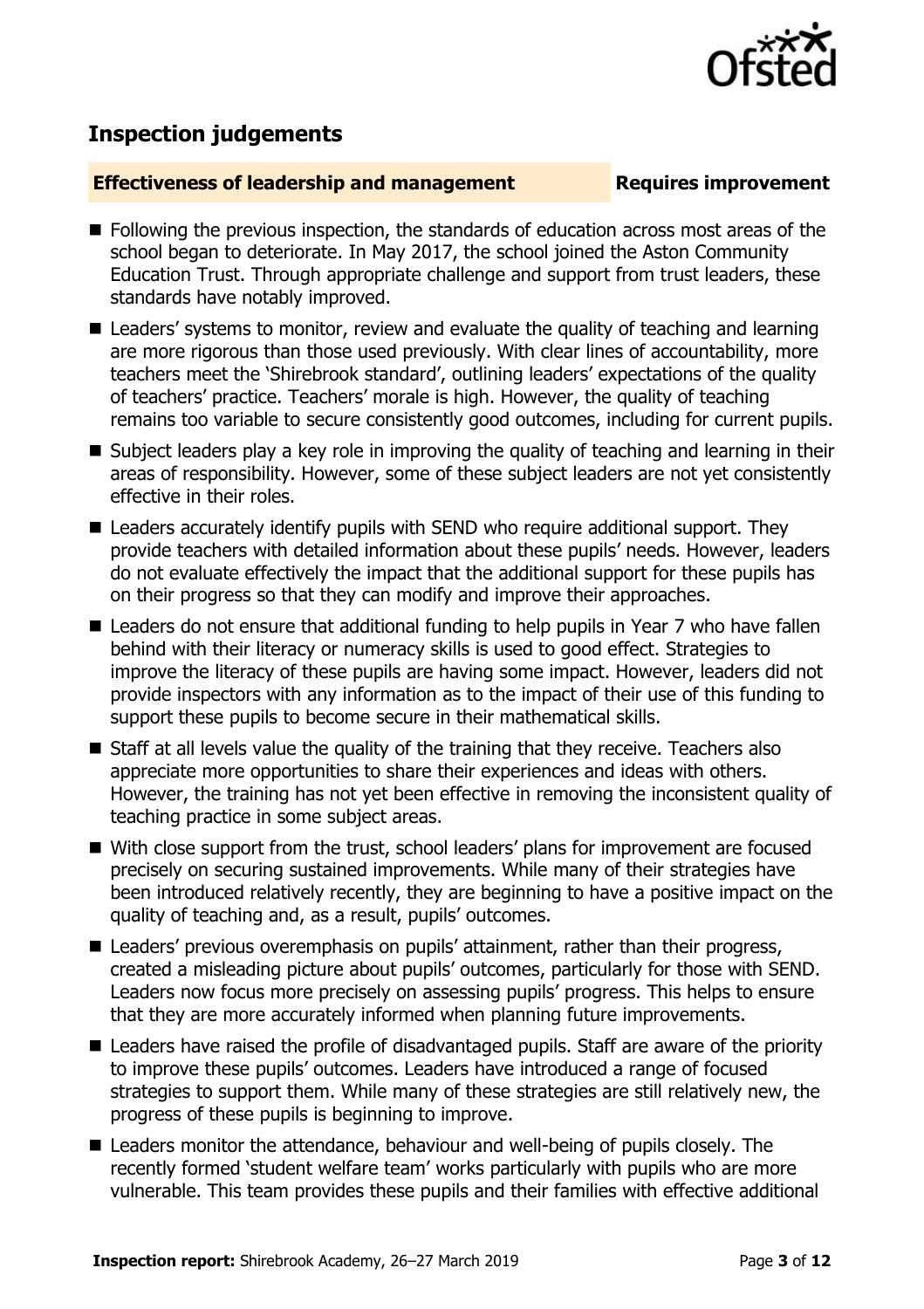

support. Leaders' pastoral support for pupils is a strength of the school.

- Leaders have a clear rationale for the school's curriculum, founded on the needs of the pupils within the local context. They are committed to maintaining a broad curriculum offer. For example, the proportion of pupils studying a modern foreign language at GCSE is steadily increasing.
- Leaders also provide pupils with a rich 'co-curriculum' to develop pupils' enrichment and leadership opportunities. For example, while pupils can be elected onto the junior leadership team, others may choose to take up the 'Everest Challenge'.
- Leaders regularly promote pupils' personal, social, health and economic education. Similarly, they ensure that pupils' spiritual, moral, social and cultural needs are very well catered for, including through visits to places of worship in Year 7, debating gender equality in Year 8 and reflecting on the recent terrorist event in New Zealand in Year 10.
- A notable proportion of current teachers completed their teaching qualifications successfully through the school. Teachers new to the profession are well supported by senior and middle leaders as they develop their skills.
- Leaders promote a highly inclusive culture, with a key focus on encouraging equality and diversity. Pupils share facilities and learning experiences with their peers from the adjacent special school, making these pupils feel welcome and safe.
- Leaders ensure that the school is at the heart of the local community. They offer parents many opportunities to be involved with their children's learning. They also help parents to develop their own language skills, for example by delivering qualifications in English for speakers of other languages.

#### **Governance of the school**

- Governors are committed to their roles. They know the local community context well and, as such, they are passionate about improving the life chances for the pupils. Governors understand and carry out their statutory responsibilities with regard to safeguarding effectively.
- Governors, including the chair of the governing body, have worked closely with the trust to better understand their responsibilities and to develop their skills. Ongoing training ensures that governors are able to provide senior leaders with informed challenge and support. For example, they hold senior leaders to account for their use of additional funding received for disadvantaged pupils and its impact on these pupils' outcomes.
- Since the school joined the trust, trust leaders have worked effectively with leaders at all levels to bring about improvements. Focused and ongoing support from the trust has ensured that senior leaders, including governors, have an accurate and realistic understanding of the quality of the teaching and learning and the work still required to continue to improve pupils' progress. Meanwhile, work by the trust with subject leaders has led to improvements in mathematics, English and science.

#### **Safeguarding**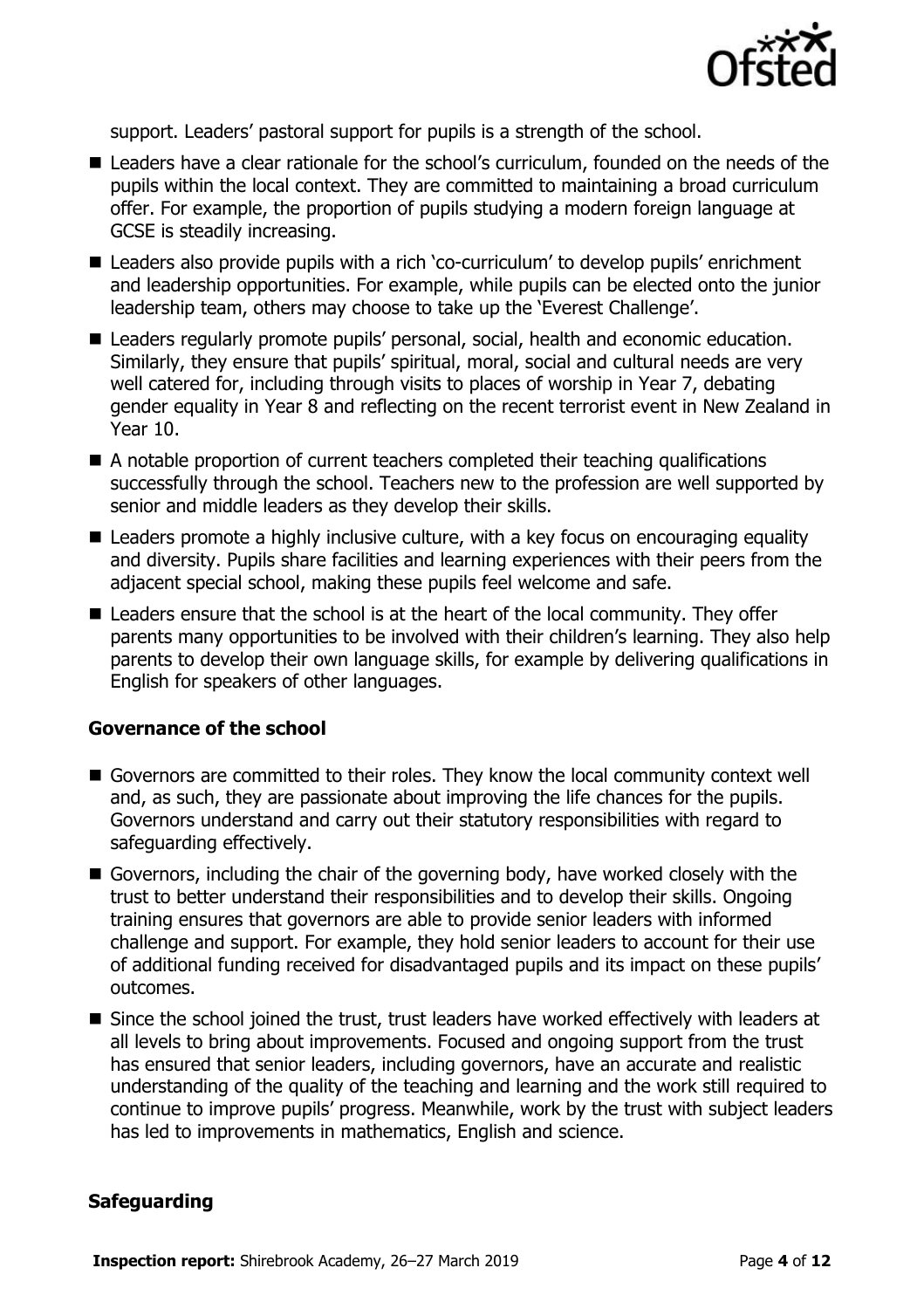

- $\blacksquare$  The arrangements for safeguarding are effective.
- Leaders follow safer recruitment practices thoroughly. Checks to ensure staff's suitability to work with children are secure.
- A team of trained leaders effectively supports the leader responsible for safeguarding. They use their knowledge and skills well to protect pupils and reduce the risks pupils may face, for example in relation to domestic violence. Leaders are aware of the risks of radicalisation and extremism and have made referrals about their concerns.
- Staff receive regular training and know how to recognise the signs that a pupil may be at risk. They have an up-to-date knowledge and understanding of safeguarding matters, including risks relevant to the local community, such as county lines. They are confident that leaders respond swiftly to any concerns that they may raise about a pupil.
- Leaders maintain comprehensive and timely records that outline their actions to keep pupils safe. When necessary, leaders liaise closely with external agencies to ensure that pupils' needs are met.
- A majority of parents who responded to the online Ofsted survey said their children were safe in school.

#### **Quality of teaching, learning and assessment France Requires improvement**

- The quality of teaching that pupils receive is too variable within different subjects and across both key stages. As a result, pupils' learning is not consistently strong, and some pupils do not make the progress of which they are capable.
- $\blacksquare$  Not all teachers have high expectations of what pupils are capable of achieving, particularly the most able pupils.
- Teachers' use of pupils' prior learning to inform their future planning is inconsistent. As a result, while some pupils cannot access the learning, others lack the degree of challenge necessary to move their learning to the next stage.
- Ouestioning is not consistently effective in all areas. While some teachers neglect to clarify the reasoning behind pupils' answers, others fail to check pupils' learning to ensure that pupils secure the necessary long-term gains in knowledge. When questioning is more effective, pupils' misconceptions are challenged and they produce more detailed responses because of their teachers' persistence, for instance in science.
- The school's assessment and feedback policy is not applied consistently. The quality of teachers' feedback and pupils' responses varies, particularly for the younger pupils. When teachers' feedback is most effective, for example in English, pupils understand what they need to do to improve and this furthers their progress.
- Some pupils do not take enough pride in their work. This is particularly the case for boys and the least able pupils. This poor-quality work is not always challenged by teachers.
- **Pupils with SEND appreciate the quidance they receive from additional adults. In some** classrooms, these adults are deployed well and provide these pupils with close support, without making them overly dependent. However, the impact of these adults on the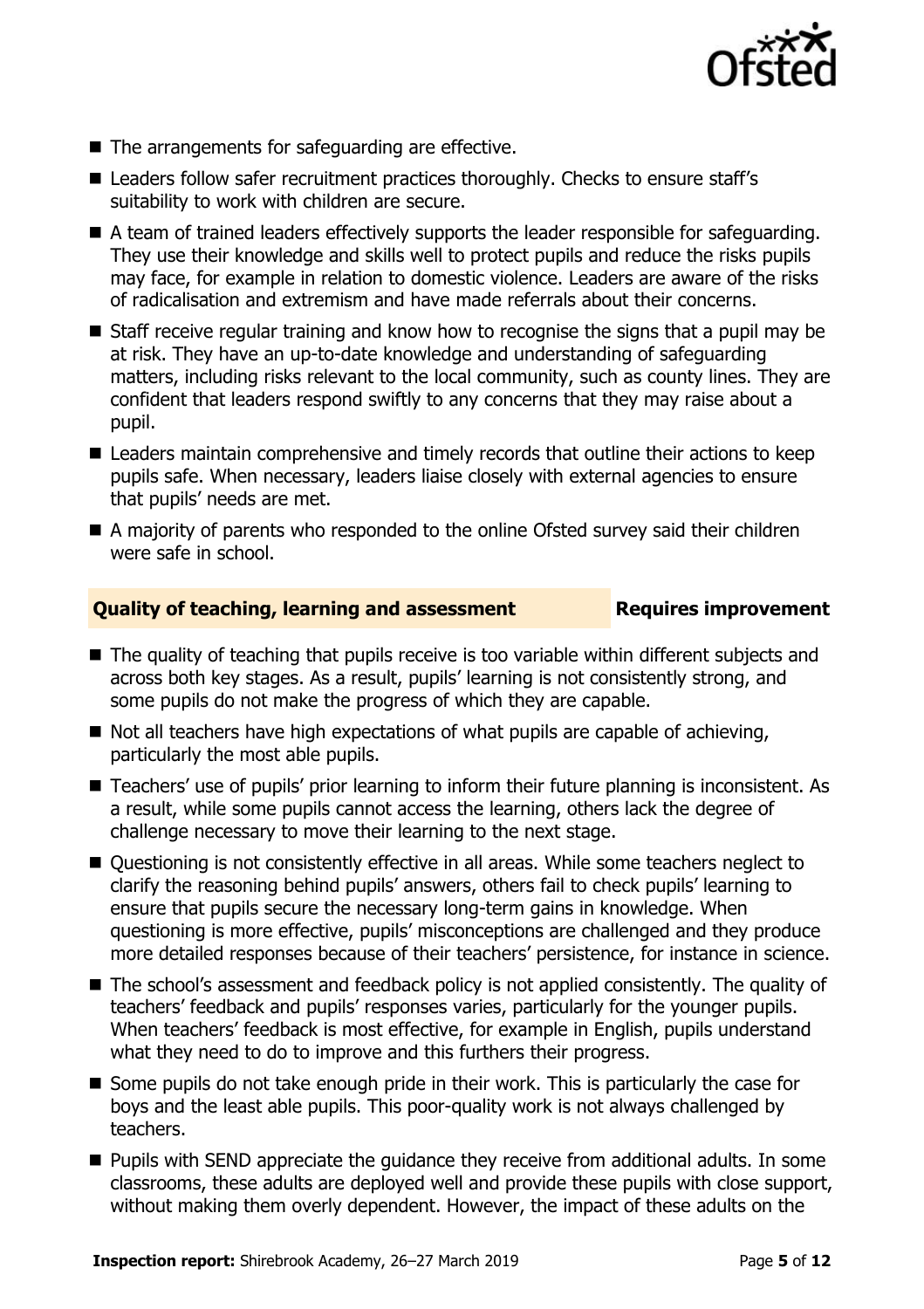

progress of pupils with SEND is not yet consistently strong.

- In many lessons, pupils' levels of engagement in their learning are strong. However, in a minority of lessons, the off-task or passive behaviour of a small number of pupils goes unchallenged by teachers. This means that learning time is lost for some pupils.
- Most teachers possess strong subject knowledge. This allows them to use accurate subject vocabulary to promote pupils' understanding. Many teachers use their knowledge to plan effective sequences of learning.
- There are strong relationships between pupils and adults. Pupils cooperate effectively with peers and offer each other support when they find a task more difficult.
- The teaching of modern foreign languages is a strength. Teachers plan engaging activities which help pupils to acquire the necessary knowledge and develop their skills. Pupils use the target language readily to converse with others, even when it is not required.
- Teachers' work to promote pupils' independence and resilience is beginning to have a positive impact. Pupils engage readily in discussions and share their ideas willingly. They respect other's viewpoints, while offering alternative perspectives. For instance, inspectors observed Year 9 pupils debating pacifism versus a 'just war' with confidence.
- Homework is used effectively by some teachers, particularly in mathematics, to consolidate pupils' learning and help them to move on to the next stage.

#### **Personal development, behaviour and welfare Good**

#### **Personal development and welfare**

- The school's work to promote pupils' personal development and welfare is good.
- **Pupils have positive attitudes to learning and are keen to do well. Most pupils readily** demonstrate the school's 'Five Ps' of being present, punctual, prepared, polite and proud.
- **Pupils say that, while bullying does take place in school, adults are quick to resolve any** issues. A majority of pupils who responded to the online Ofsted survey said that there is an adult they can talk with if they have any concerns.
- **Pupils feel safe in school. They know how to reduce the risks they may face when out** in the local community or when using the internet.
- Leaders ensure that promoting pupils' positive mental health retains a high profile in the school. With staff trained as mental health first aiders, pupils understand how important it is to keep both their bodies and their minds fit and well.
- **Pupils understand the importance of treating all people with respect, regardless of their** faith, culture or opinion. They embrace difference, for instance working alongside pupils with SEND from the adjacent special school and celebrating the school's lesbian, gay, bisexual and transgender pride event.
- **Pupils receive impartial careers advice and quidance that raise their aspirations and** prepare them well for their next steps. All Year 10 pupils engage in a valuable twoweek work experience placement. This helps them to appreciate a range of different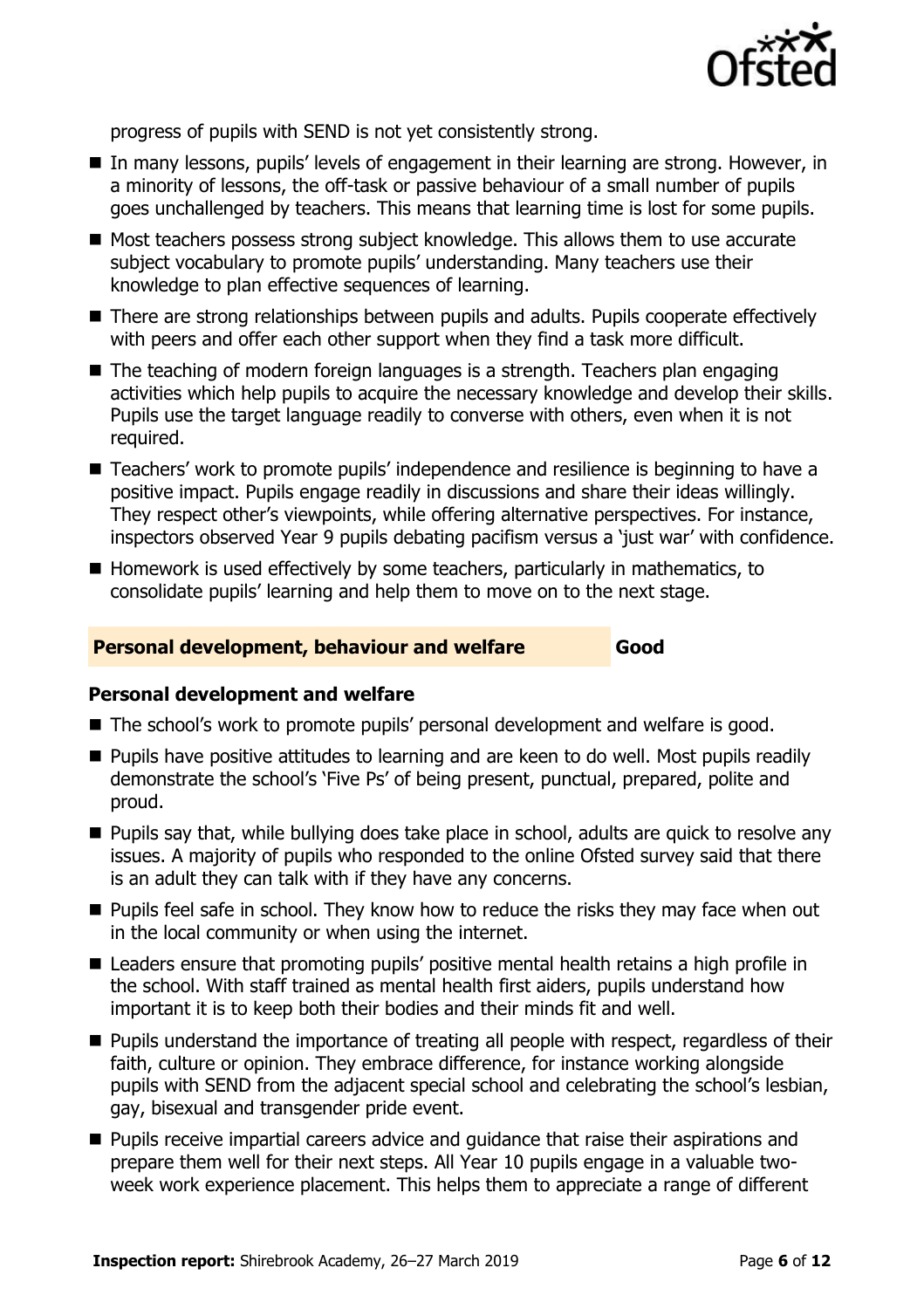

opportunities they can progress to when they leave the school.

#### **Behaviour**

- The behaviour of pupils is good.
- **Pupils behave well in class and around the school site. Most behaviour incidents are** low key and do not escalate. When necessary, pupils are appreciative of the support they receive to help them change and improve their behaviour.
- Attendance is above the national average and continues to improve. This includes the attendance of disadvantaged pupils and pupils with SEND.
- The proportion of pupils who are regularly absent is below the national average. The work of the student welfare team is helping to reduce this proportion still further.
- Fewer pupils are excluded from school than previously. Leaders' extensive support for any pupil at risk of being excluded, for instance through counselling, is having a positive impact.
- Strategies to support vulnerable pupils are well developed and very successful. Pupils who attend the 'BASE support unit' for all or part of each day value the bespoke programmes designed to support their specific needs. For instance, the 'GROW' curriculum aims to improve pupils' independence and develop valuable life skills. These pupils recognise that the close support they receive helps them to improve their behaviour and succeed.

#### **Outcomes for pupils Requires improvement**

- Since the previous inspection, pupils' outcomes have declined, including for disadvantaged pupils, most-able pupils and pupils with SEND. Pupils have not made enough progress in a range of subjects.
- More recently, leaders have taken effective action to improve pupils' progress. They have raised expectations and aspirations for pupils and staff. The quality of teaching and learning is also improving.
- **Pupils with SEND have not achieved well over time due to a lack of targeted support.** Current pupils with SEND are beginning to make better progress from their starting points. This is because they receive more timely support that is helping them to catch up. However, the progress of these pupils remains weak.
- The school's performance information and the work in pupils' books indicate that current pupils of all abilities are making better progress than that seen previously, including in English and mathematics. Nevertheless, leaders expect pupils' progress to remain below that seen for other pupils nationally.
- Current boys' progress, while improving, is still below that of girls.
- The difference between the achievement of disadvantaged pupils and other pupils nationally is beginning to close. Disadvantaged pupils are now making better progress than disadvantaged pupils previously at the school.
- The progress of current pupils in English is better than previously, due to a marked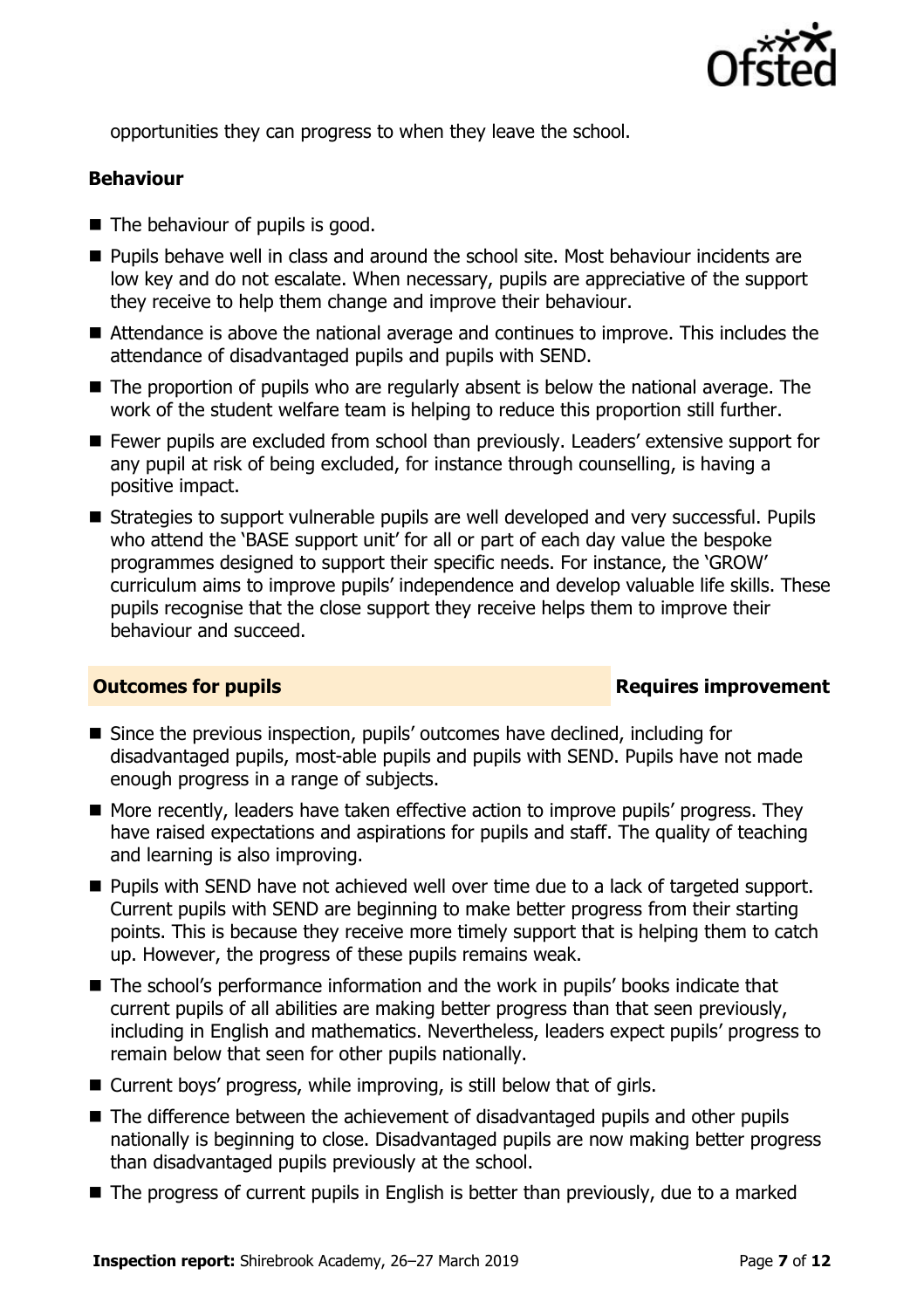

improvement in the quality of teaching and effective leadership from the new head of subject. Teachers' close support ensures that pupils know how to improve their work.

- **Pupils' attainment in English and mathematics has improved over time. An increased** proportion of pupils achieved at least a grade 4 in their GCSE examinations in 2018. Current Year 11 pupils are on track to continue this improvement.
- **Pupils achieve well in modern foreign languages because of effective teaching. An** increased proportion of pupils are choosing to follow a course in French or Spanish at GCSE.
- $\blacksquare$  In 2018, almost all Year 11 pupils secured sustained education or training placements when they left school. However, some of these pupils did not access courses at the level of which they were capable because they underachieved in their examinations.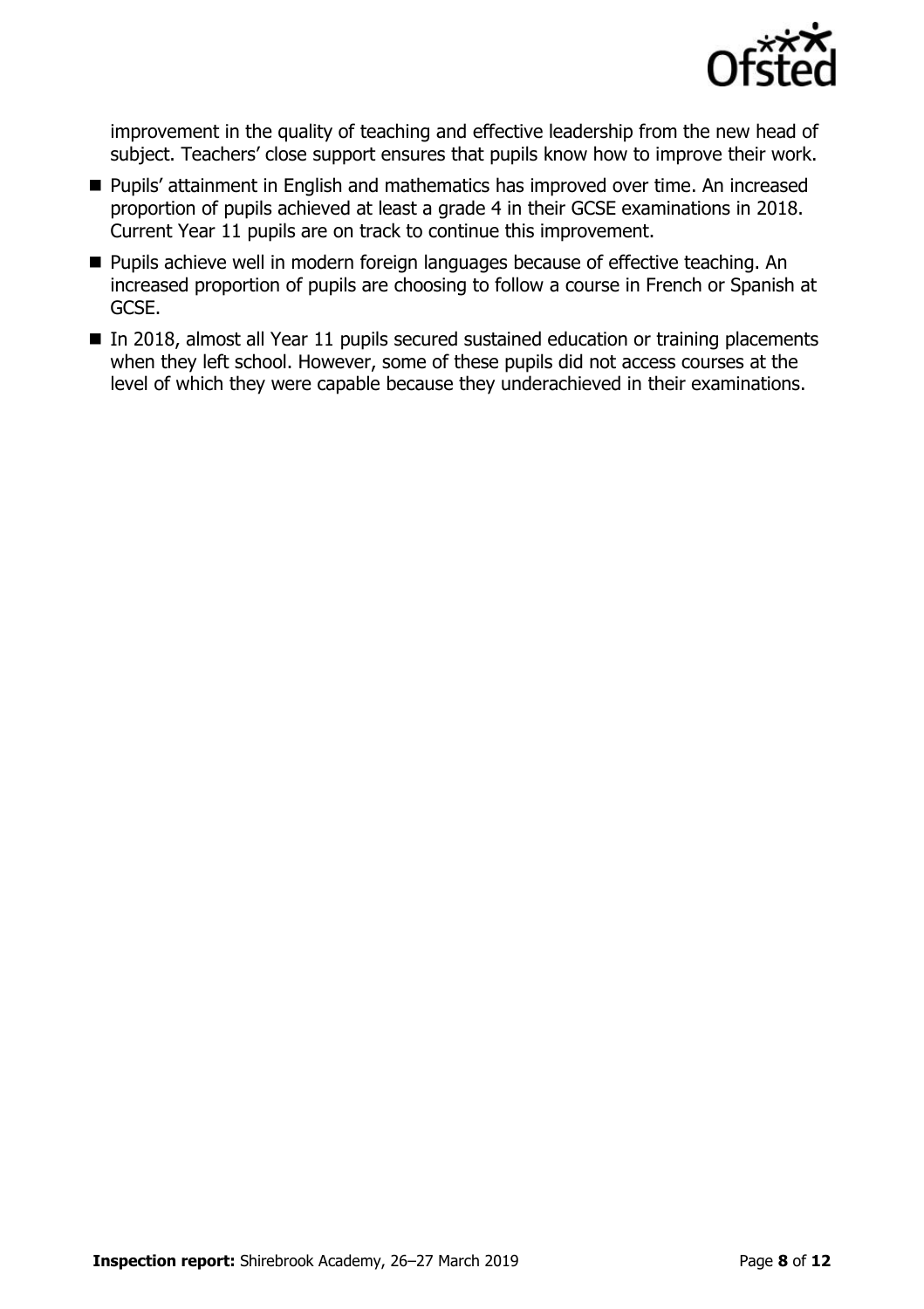

# **School details**

| Unique reference number | 136127     |
|-------------------------|------------|
| Local authority         | Derbyshire |
| Inspection number       | 10086761   |

This inspection was carried out under section 8 of the Education Act 2005. The inspection was also deemed a section 5 inspection under the same Act.

| Type of school                      | Secondary comprehensive           |
|-------------------------------------|-----------------------------------|
| School category                     | Academy sponsor-led               |
| Age range of pupils                 | 11 to 16                          |
| <b>Gender of pupils</b>             | Mixed                             |
| Number of pupils on the school roll | 828                               |
| Appropriate authority               | Board of trustees                 |
| Chair                               | John Barton                       |
| Principal                           | Mark Cottingham                   |
| Telephone number                    | 01623 742 722                     |
| Website                             | www.shirebrookacademy.org/        |
| Email address                       | mcottingham@shirebrookacademy.org |
| Date of previous inspection         | 19-20 March 2013                  |

#### **Information about this school**

- The school became an academy in September 2010. It moved into new buildings in 2013. The school is located on the same site as Stubbin Wood School, a community special school. The two schools share some of their facilities.
- The current principal took up the post in September 2015. All three vice-principals were already in post at that time. However, two assistant principals have since left the school.
- The school joined the Aston Community Education Trust in May 2017.
- A new school leader responsible for the provision for pupils with SEND was appointed in September 2016.
- There are nine subject leaders in school. Six of these subject leaders have been appointed since September 2016, including the heads of English, mathematics and science.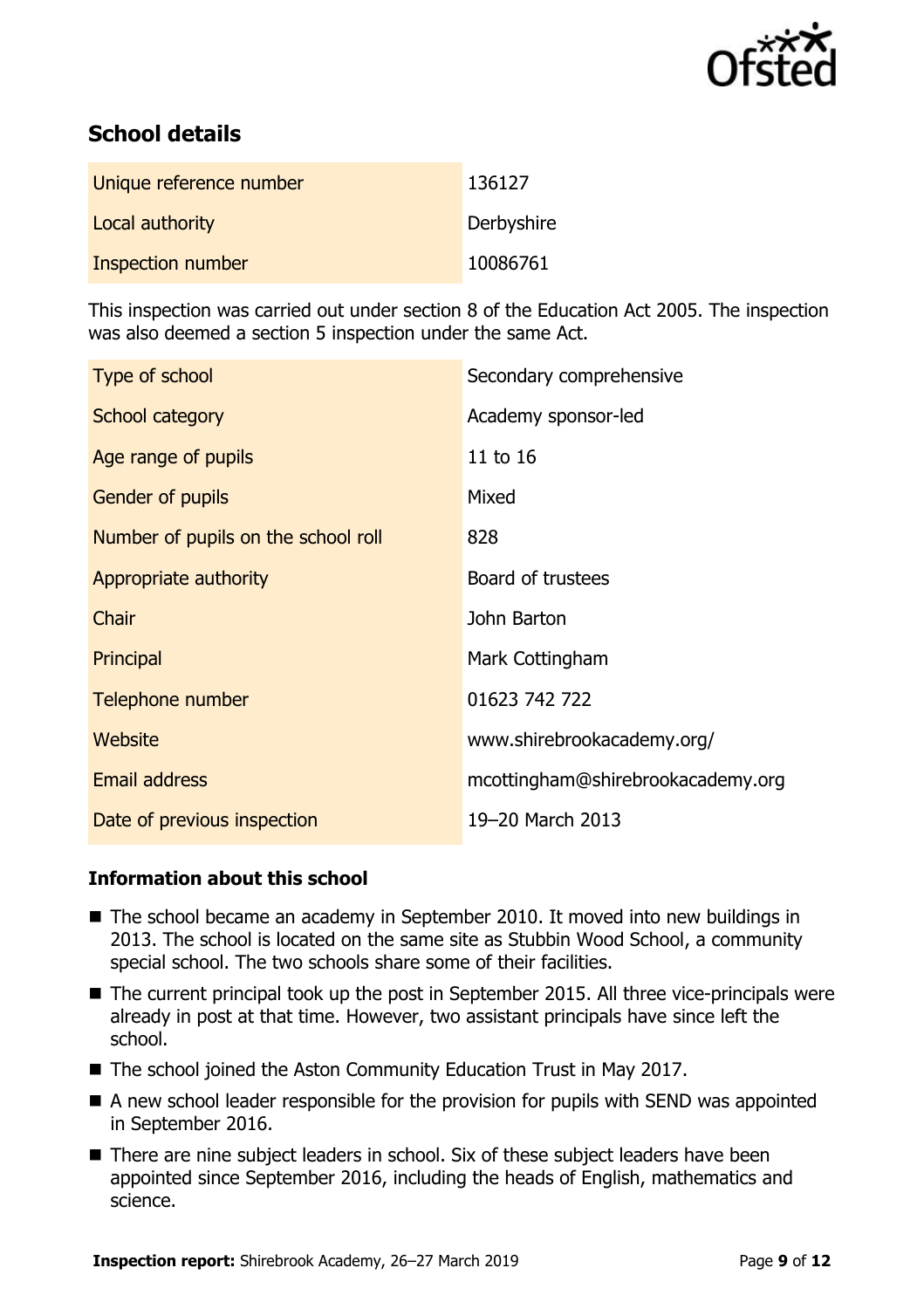

- **Previously, pupils at key stage 4 completed their courses for each subject in one year.** This was changed in September 2016. Therefore, key stage 4 pupils who took their exams in summer 2018 had followed two-year courses for each subject.
- The school is slighter smaller than the average-sized secondary school. It has a growing number of pupils on its roll.
- The proportion of disadvantaged pupils is well above the national average.
- The proportion of pupils with SEND is well above average. Similarly, the proportion of pupils who have an education, health and care plan is above average.
- The proportion of pupils who speak English as an additional language is well below the national average. The majority of pupils are of White British heritage.
- The school provides some pupils in key stages 3 and 4 with on-site alternative provision through its BASE support unit.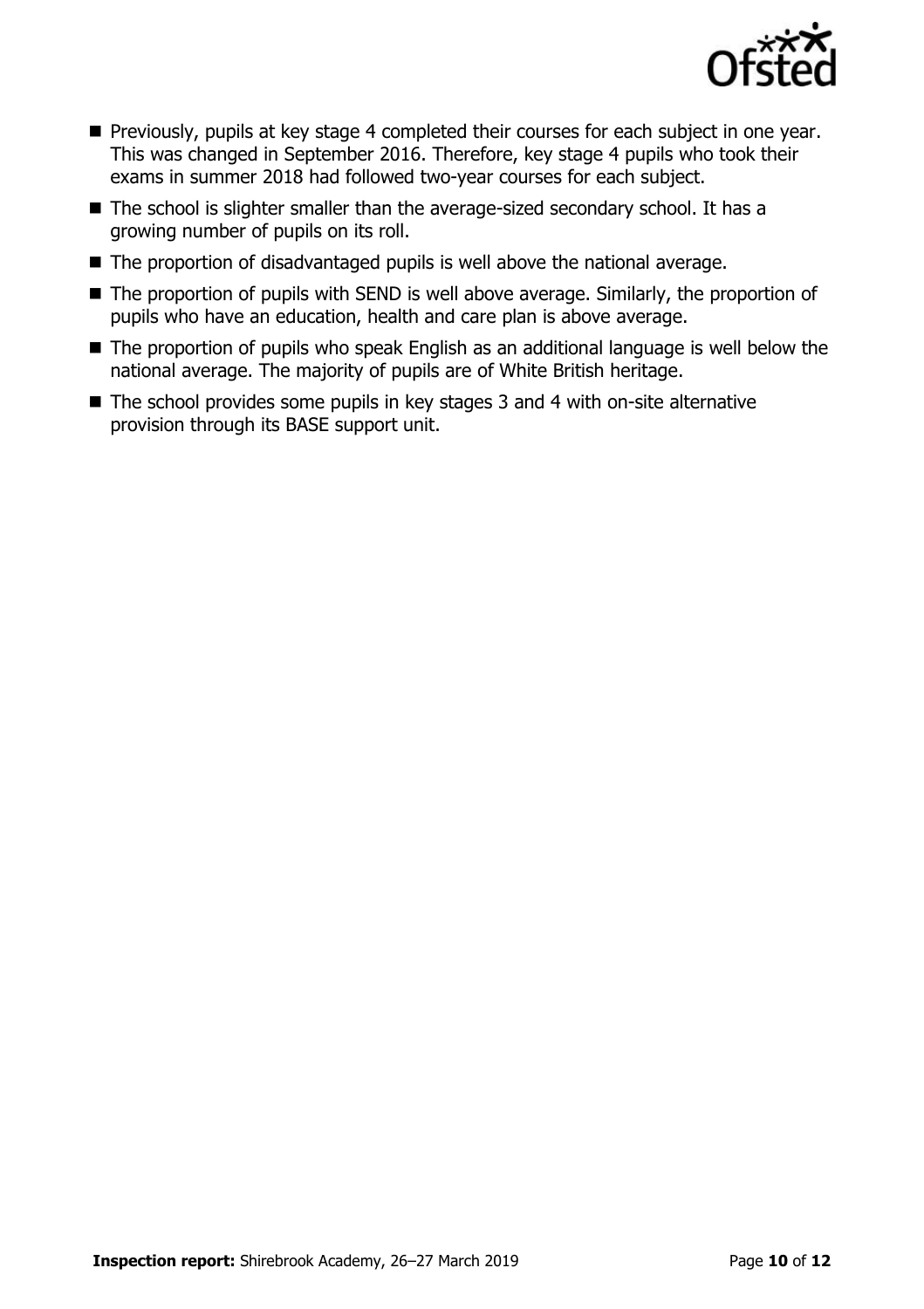

# **Information about this inspection**

- Inspectors observed learning in 47 lessons across a wide range of subjects and in both key stages. Almost all of these lessons were jointly observed with senior leaders. Inspectors also observed tutor time and one assembly.
- Inspectors looked at work in pupils' books across a range of subjects and year groups, with a particular focus on mathematics, English and the work of pupils with SEND.
- Inspectors held meetings with senior and middle leaders and teachers.
- The lead inspector met with representatives of the trust, including the chair of the board of trustees and the chief executive officer. She also met with representatives of the local governing body, including the chair.
- Inspectors observed pupils' behaviour before school, during lessons and during breaktimes and lunchtimes.
- **Inspectors spoke formally with pupils from key stages 3 and 4, including disadvantaged** pupils and pupils with SEND. Inspectors also spoke informally with other pupils.
- An inspector listened to pupils from Year 7 read.
- An inspector visited the school's BASE support unit, which provides some pupils in key stages 3 and 4 with an alternative curriculum.
- Inspectors scrutinised a wide range of documents relating to the school's provision, including: self-evaluation and improvement planning; minutes of meetings of the local governing body; plans related to additional government funding; records relating to pupils' behaviour, exclusions and attendance; information about the attainment and progress of all pupils; safeguarding; information about the work of the trust; and information on the school's website.
- The lead inspector checked the school's single central register and the school's system for recruiting staff.
- Inspectors evaluated the 25 responses to Parent View, Ofsted's online survey. They also considered the 75 responses to Ofsted's online questionnaire for staff and the 46 responses to Ofsted's online questionnaire for pupils.

| Rachel Tordoff, lead inspector | Her Majesty's Inspector |
|--------------------------------|-------------------------|
| Nigel Boyd                     | Ofsted Inspector        |
| <b>Dick Vasey</b>              | Ofsted Inspector        |
| <b>Chris Moodie</b>            | Ofsted Inspector        |
| Nicola Walters                 | Ofsted Inspector        |
| Julie Sheppard                 | Ofsted Inspector        |
| Simon Hollingsworth            | Her Majesty's Inspector |

### **Inspection team**